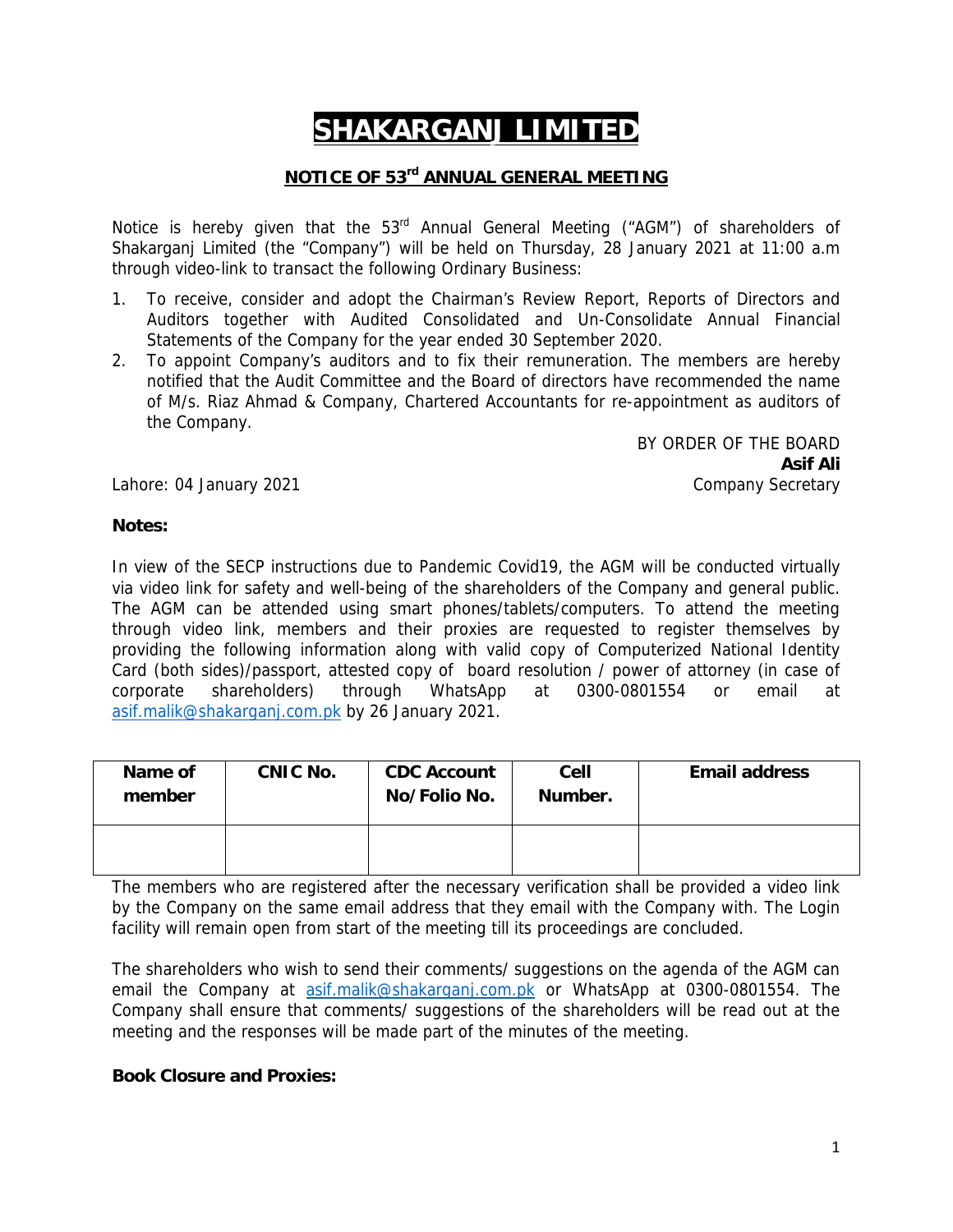The Share Transfer Books of the Company will remain closed from 21 January 2021 to 28 January 2021 (both days inclusive). Transfers received in order at the office of our Share Registrar, M/s CorpTec Associates (Pvt) Limited, 503-E, Johar Town, Lahore by the close of business on 20 January 2021, will be treated in time for the entitlement to attend, speak and vote at the AGM.

A member entitled to attend and vote at this meeting may appoint any other member as his/her proxy to attend and vote instead of him/her and a proxy so appointed shall have the same rights, as respects attending, speaking and voting at the AGM as are available to the members. The proxy form shall be witnessed by two persons, whose names, addresses and CNIC numbers shall be mentioned on the form. A Proxy must be a member of the Company.

The instrument appointing a proxy and the power of attorney or other authority under which it is signed or a notarial attested copy of the power of attorney must be deposited at the Registered Office of the Company at least 48 hours before the time of the meeting. Proxy Forms, in English and Urdu languages, have been dispatched to the members along with the notice of AGM.

### **CNIC/IBAN for E-Dividend Payment:**

The provisions of Section 242 of the Companies Act, 2017 require the listed companies that any dividend payable in cash shall only be paid through electronic mode directly into the bank account of designated by the entitled shareholders. Accordingly, the shareholders holding physical shares are requested to provide the Company's Share Registrar at the address given herein above, electronic dividend mandate on E-Dividend Form provided in the annual report and also available on website of the Company. In the case of shares held in CDC, the same information should be provided to the CDS participants for updating and forwarding to the Company. In case of non-submission, all future dividend payments may be withheld.

### **Zakat Declarations:**

The members of the Company are required to submit Declarations for Zakat exemption to the Company in terms of Zakat and Ushr Ordinance, 1980.

### **Circulations of Annual Reports through CD/DVD/USB/ Email**

The shareholders who wish to receive hard copy of the aforesaid documents may send to the Company Secretary / Share Registrar, the Standard Request Form provided in the annual report and also available on the website of the Company and the Company will supply hard copies of the aforesaid document to the shareholders on demand, free of cost, within one week of such demand. The shareholders who intend to receive the annual report including the notice of meeting through e-mail are requested to provide their written consent on the Standard Request Form provided in the annual report and also available on the Company's website: www.shakarganj.com.pk.

### **Unclaimed Dividend and Bonus Shares**